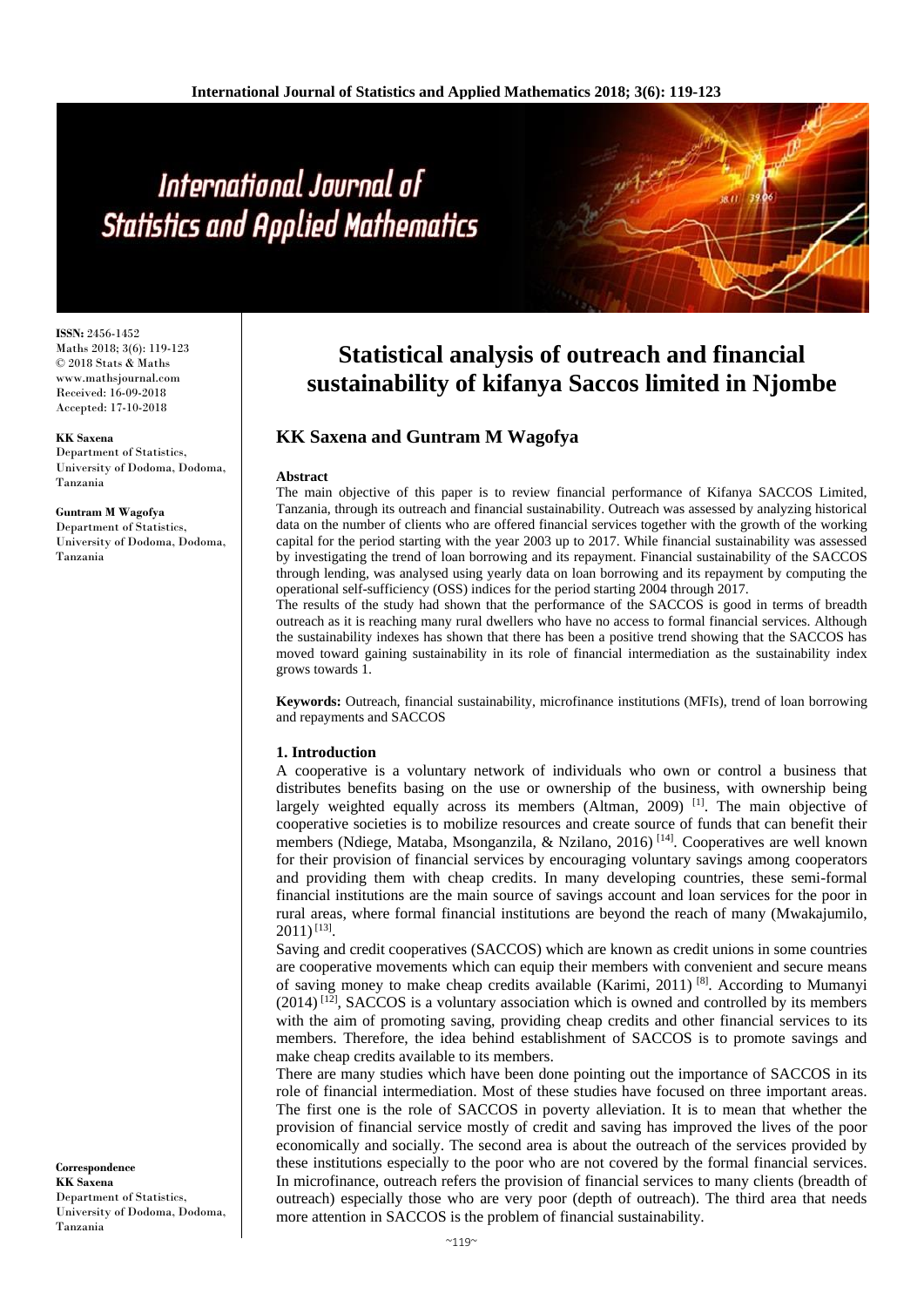This study has been conducted to assess the outreach and evaluate the financial sustainability of Kifanya SACCOS Ltd. Outreach is assessed by considering the breadth of outreach while financial sustainability is assessed by investigating the trend of loan borrowing and its repayment.

# **2. Materials and Methods**

**2.1 The Concept of Outreach:** According to Conning (1999) [5] , outreach refers to the efforts made by Micro finance Institution (MFI) to extend loans and financial services to many clients (breadth of outreach) and especially to the poorest of the poor (depth of outreach). Some studies have shown that this definition of outreach is vague because it includes quantitative as well as qualitative aspects. The clients who are the subject of assessment are difficult to identify and obtain their status. The difficulty is encountered when one tries to answer the following two questions.

- 1. Should outreach be assessed in terms of the number of clients accessing financial services in general or only the number of the poor accessing financial services?
- 2. If only the poor accessing financial services should be considered, how can they be identified?

Therefore, the definition of outreach given by Conning is very restrictive because it specifically refers to the poorest of the poor. In this study we adopt a less restrictive definition of outreach, which defines outreach as the extent to which formal financial services are accessible to low-income groups, measured by the scale of outreach.

**2.2 Measure of Outreach:** The definition of outreach given by Conning  $(1999)$  [5] describes two important aspects of outreach; breadth of outreach and depth of outreach. Basing on these aspects scholars have classified measures of outreach into two categories:

- I. Scale (or breadth) of outreach: The scale of outreach refers to the number of clients served in a defined period of time.
- II. Depth of outreach: Depth of outreach refers to the level of poverty of the clients served.

Breadth of outreach is the number of users. In this case outreach is measured in terms of a numeric value such as the number of clients to whom a MFI is providing financial services especially those previously having no access. Depth of outreach which is more nebulous, is also very important because it explains the poverty status of the clients being served.

Scale of outreach is a straightforward measure but less nebulous than the depth of outreach because the former captures the total number of clients served by an MFI without taking into account their poverty status. A more nebulous measure is one that captures the characteristics of the poor clients served. In this study we adopt a less restrictive definition of outreach, which defines outreach as the extent to which formal financial services are accessible to low-income groups, measured by the scale of outreach.

**2.3 The Concept of Sustainability:** In microfinance industry, sustainability is same as self – sufficiency, financial self sufficiency, profitability, financial sustainability, viability, financial efficiency (Hulme, 1996; Johnson & Rogaly, 1997; Ledgerwood, 1999; Yaron, 1992)<sup>[6, 7, 9, 7]</sup>. According to UNESCAP (2006:15), sustainability is defined as the ability of the organization or institution to meet the cost of the

operations and build enough reserves for capitalization. Chaves, R. A. and Gonzalez-Vega  $(1996)$ <sup>[3]</sup>, assert that sustainability is the institution's ability to grow and provide financial services on continuous basis by the financial resources that they have or by borrowing from other financial or non-financial institutions based on market interest rate.

Conning  $(1999)$  <sup>[5]</sup> argues that "in most discussions sustainability is taken to mean full cost recovery or profit making and is associated with the aim of building microfinance institutions that can last into the future without continued reliance on government subsidies or donor funds". When related to profitability, sustainability refers to an adjusted measure of profitability in an accounting sense, which is the difference between total revenue (TR) an institution generates from its operations and the total costs (TC) incurred in those operations (Okumu, 2007) [15] .

While profitability is generally used to assess the financial performance of organizations that does not depend on external subsidies, sustainability is considered more appropriate to assess the financial performance of subsidy-depend organizations (Hulme, 1996)<sup>[6]</sup>.

Specifically the concept of sustainability in microfinance is used to describe the performance of institutions or programmes that at one point or another rely on external support in the form of grants, or subsidies. It is a concept developed to answer the question of whether it is possible for an institution to exist for a long time providing valuable services without subsidies. In this study sustainability of a SACCOS means its ability to earn enough profit through lending that can enable the continuation of financial intermediation without relying on any other source of income.

# **2.4 Measures of financial sustainability**

Financial sustainability also known as financial selfsustenance (FSS) and operational self-sustenance (OSS) in microfinance context, is the measure of the ability of MFIs to go on operating indefinitely using their own resources without depending on donations, grants, or subsidized loans from outside individuals, NGOs, or governments (Yeshi, 2015).

There are two common methods of measuring financial sustainability; Sustainability Index (SI) method and Subsidy Dependency Index (SDI) method.

I. **Sustainability Index (SI) method:** It is expressed as a percent of total cost covered by the income generated in a given period. This measure describes the extent to which a MFI is able to cover all its operating and financial costs by its operating income (Rao & Fitamo, 2014)<sup>[16]</sup>. It is well described by operational self-sufficiency (OSS) which measures operating revenue as a percentage of operating and financial expenses, including loan loss provision expense. If this ratio is greater than 100 percent, the MFI is covering all of its costs through own operations and is not relying on contributions or subsidies from donors to survive (Churchill et al. 2006)<sup>[4]</sup>.

Operational self-sufficiency index measures the extent to which the operating revenue of MFIs cover its operating cost. Revenues mainly come from interest and fees paid by borrowers, but a typical institution also generates income from investment and other services. OSS is the most basic measurement of sustainability showing the extent at which operating revenues are enough to finance financial loan loss provision and operational expense (Barres, I., Norell, D., Porter, B., and Curran, 2005)<sup>[2]</sup>. According to Okumu (2007) [15], OSS is calculated as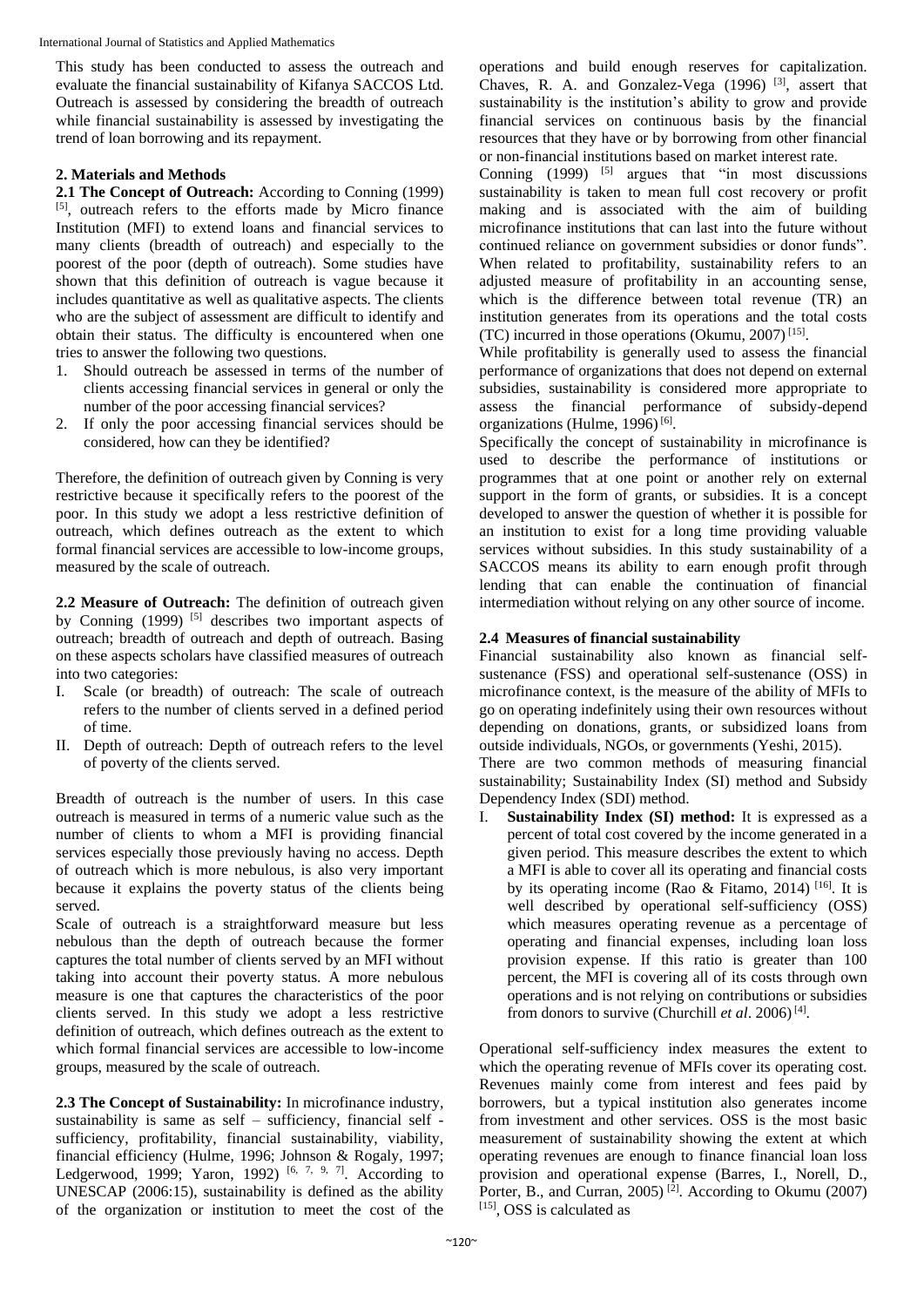International Journal of Statistics and Applied Mathematics

$$
OSS = \frac{LY}{FINCO + OPCO + LLP}
$$
 (1)

Where,

LY=Total operating financial income FINCO= Financial costs OPCO=Direct and indirect costs incurred by the MFI in the process of lending LLP=Loan loss provisions

**Note**: Total expenses=FINCO+OPCO+LLP

OSS is a continuous variable fully defined when  $(FINCO+OPCO+LLP)\neq 0$ . This means that at least one of the variables in the denominator, that is, either FINCO, OPCO or  $LLP\neq 0$ .

OSS<0 implies that either LY or total expenses are negative. This cannot occur because negative income or cost is not feasible.

OSS=1, it means the MFI is at break-even point.

OSS>1, implies that MFI fully covers all costs.

0< OSS<1, means that total expenses are more than the income generated, therefore MFI is making losses.

# **II. Subsidy Dependency Index (SDI) method**

**Subsidy Dependency Index** measures the extent to which a MFI depend on external support for its operation. This index measures how much the average lending interest rate would have to be increased to compensate for complete and immediate subsidy elimination (Rao & Fitamo, 2014)<sup>[16]</sup>. The lower the index value, the more sustainable the institution. According to Yaron (1992)<sup>[7]</sup>, the following formula is used to determine SDI:

$$
SDI = \frac{Subsides}{Revenues from Lending}
$$
\n(2)

In this study we adopt the OSS index because it is the basic measurement of sustainability that can indicate whether revenue from a particular activity is sufficient to cover all costs incurred in that activity or not.

# **3. Results and Discussion**

Outreach was assessed by analysing historical data on the number of clients for the period starting with the year 2004 up to 2017. More explanations were obtained from the trend of growth of the working capital for the same period. Financial sustainability of the SACCOS through lending, was analysed using yearly data on loan borrowing and its repayment by computing the operational self-sufficiency (OSS) indexes for the period starting 2004 through 2017.

# **3.1 Findings on Outreach**

The time series plots in figure1 and 2 show that there is an increasing trend in the number of SACCOS members as well as the working capital. To meet the needs of the increasing number of its members, the SACCOS has been increasing the number of branches as well as the workforce. Currently, the SACCOS operates using its three branches which are located in three villages namely Kifanya, Ihanga and Lwangu covering two wards; Kifanya and Ihanga.



**Fig 1:** The trend of members at Kifanya SACCOS Ltd from 2003 to 2017



**Fig 2:** The growth of the working capital at Kifanya SACCOS Ltd from 2003 to 2017

The increasing number of members increases the working capital in the SACCOS as it receives more savings from its members. According to Miriti (2014) <sup>[11]</sup>, increasing the number of members increases the capital base of the SACCOS. Also, Malamsha and Kayunze (2014)<sup>[10]</sup> asserts that a successful SACCOS is one that has been able to possess large number of members and extends its financial services over a long period. Therefore, when the number of members in the SACCOS increases, saving deposits and shares are increased and this leads to increased SACCOS outreach.

The growth of working capital is likely to have been contributed by factors such as government support, increase in number of SACCO's members, Expansion of agriculture and agribusiness and absence of formal financial institution in the area in which the SACCOS operates.

# **3.2 Findings on Financial Sustainability**

The figure-3 displays the time plot of loan borrowing and its repayment. The financial sustainability indices on loan operations are shown in table 1 and displayed in figure 4. From the sustainability index plot, the values are less than 1 showing that in each year the amount borrowed is more than the amount repaid. But the trend shows that the SACCOS has moved toward gaining sustainability in its role of financial intermediation as the sustainability index grows towards 1. This positive trend in OSS is an indication of long term financial sustainability in which the SACCOS can lend more and earn more profit.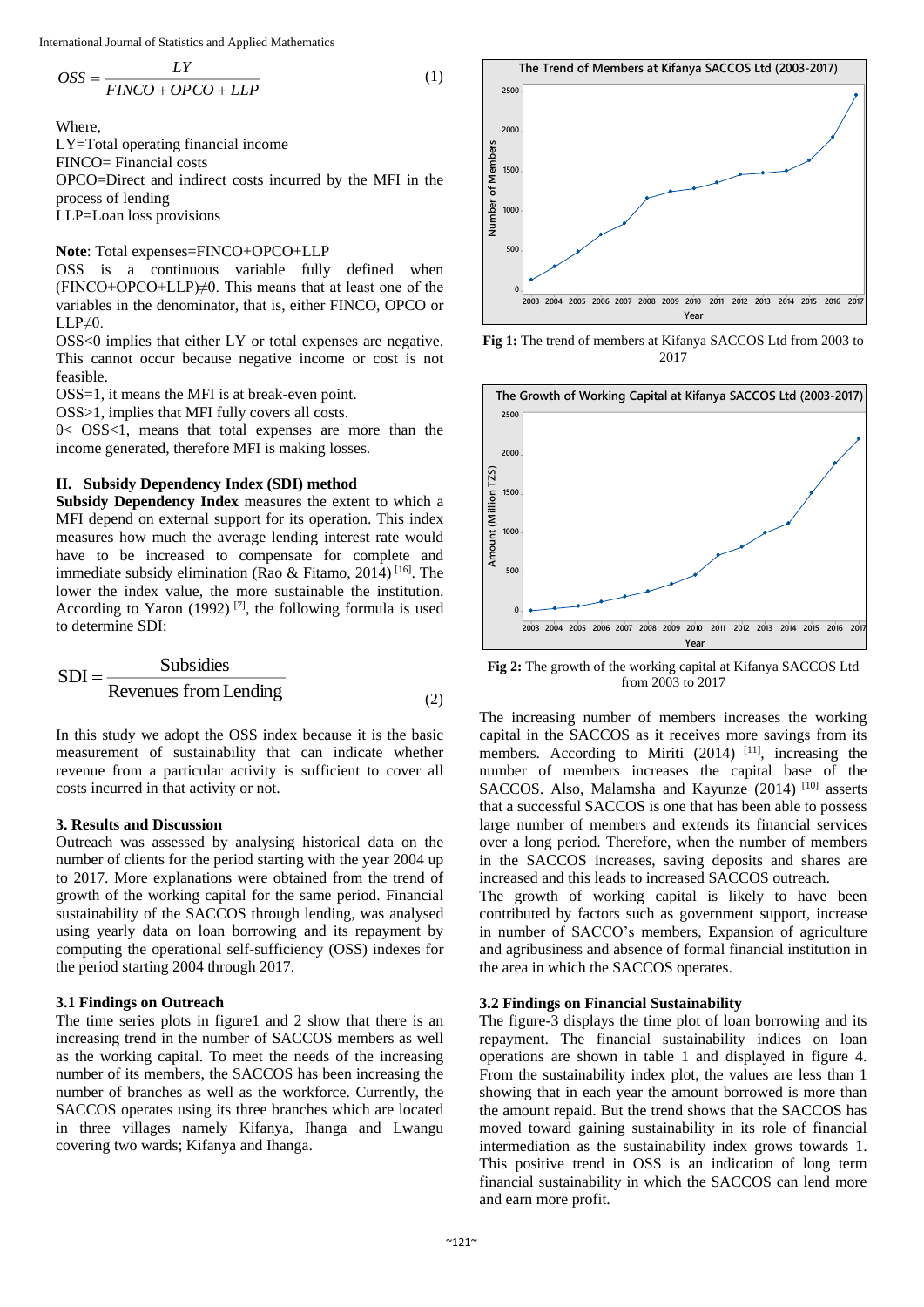

**Fig 3:** Time plot for loan borrowing and its repayment for the period 2004-2017

**Table 1:** Financial Sustainability Indices

| Year | 2004 | 2005 | 2006                                                                                                  | 2007 | 2008 | 2009 |  | 2010   2011   2012   2013   2014   2015   2016 |  | $201^{-}$ |
|------|------|------|-------------------------------------------------------------------------------------------------------|------|------|------|--|------------------------------------------------|--|-----------|
|      |      |      |                                                                                                       |      |      |      |  |                                                |  |           |
|      |      |      | SI  0.3804 0.4993 0.4266 0.6155 0.7817 0.7084 0.7214 0.7481 0.7761 0.7922 0.8279 0.8890 0.9456 0.9933 |      |      |      |  |                                                |  |           |



**Fig 4:** Sustainability indexes on loan operation for the period 2004-2017

# **4. Conclusion**

From this study it was found that Kifanya SACCOS Ltd is good in breadth outreach because the number of its members has been increasing with time. Also, this has been revealed by the increased workforce and number of branches. Regarding sustainability, it was observed that the SACCOS is not sustainable in terms of financial intermediation. However, the trend of sustainability indexes from 2004-2017 revealed that the SACCOS was moving to attain financial sustainability.

# **5. References**

- 1. Altman M. History and Theory of Cooperatives. Retrieved, 2009. from https://www.researchgate.net/publi cation/228272144
- 2. Barres I, Norell D, Porter B, Curran L. Measuring Performance of Microfinance Institutions : A Framework for Reporting, Analysis, and Monitoring. USAID, 2005.
- 3. Chaves RA, Gonzalez-Vega C. The Design of Successful Rural Financial Intermediaries : Evidence from Indonesia. World Development. 1996; 24(I):65-78.
- 4. Churchill Craig, Frankiewicz C. Making microfinance work: managing for improved performance. Geneva:

International Labor Organization, 2006. Retrieved from http://mmw.itcilo.org.

- 5. Conning J. Outreach, sustainability and leverage in monitored and peer-monitored lending. Journal of Development Economics. 1999; 60:51-77.
- 6. Hulme D PM. Finance against Poverty. London: Routledge, 1996.
- 7. Johnson S, Rogaly B. Microfinance and Poverty Reduction. London: Oxfam and Action Aid, 1997.
- 8. Karimi KC. The role of savings and credit cooperative societies in facilitating rural financing in Kenya (a case study of Embu County). Master's Thesis. The University of Nairobi, 2011. Retrieved from http://erepository.uonbi. ac.ke:8080/handle/123456789/6072
- 9. Ledgerwood J. Microfinance Hand Book: Institutional and financial Perspective. Washington D.C.: The World Bank, 1999. Retrieved from https://issuu.com/world. bank.publications/docs/9780821343067
- 10. Malamsha K, Kayunze K. Success Characteristics of Savings and Credit Co-Operative Societies (SACCOS) in Tanzania. Journal of Co-Operative and Business Studies (JCBS). 2014; 2(1).